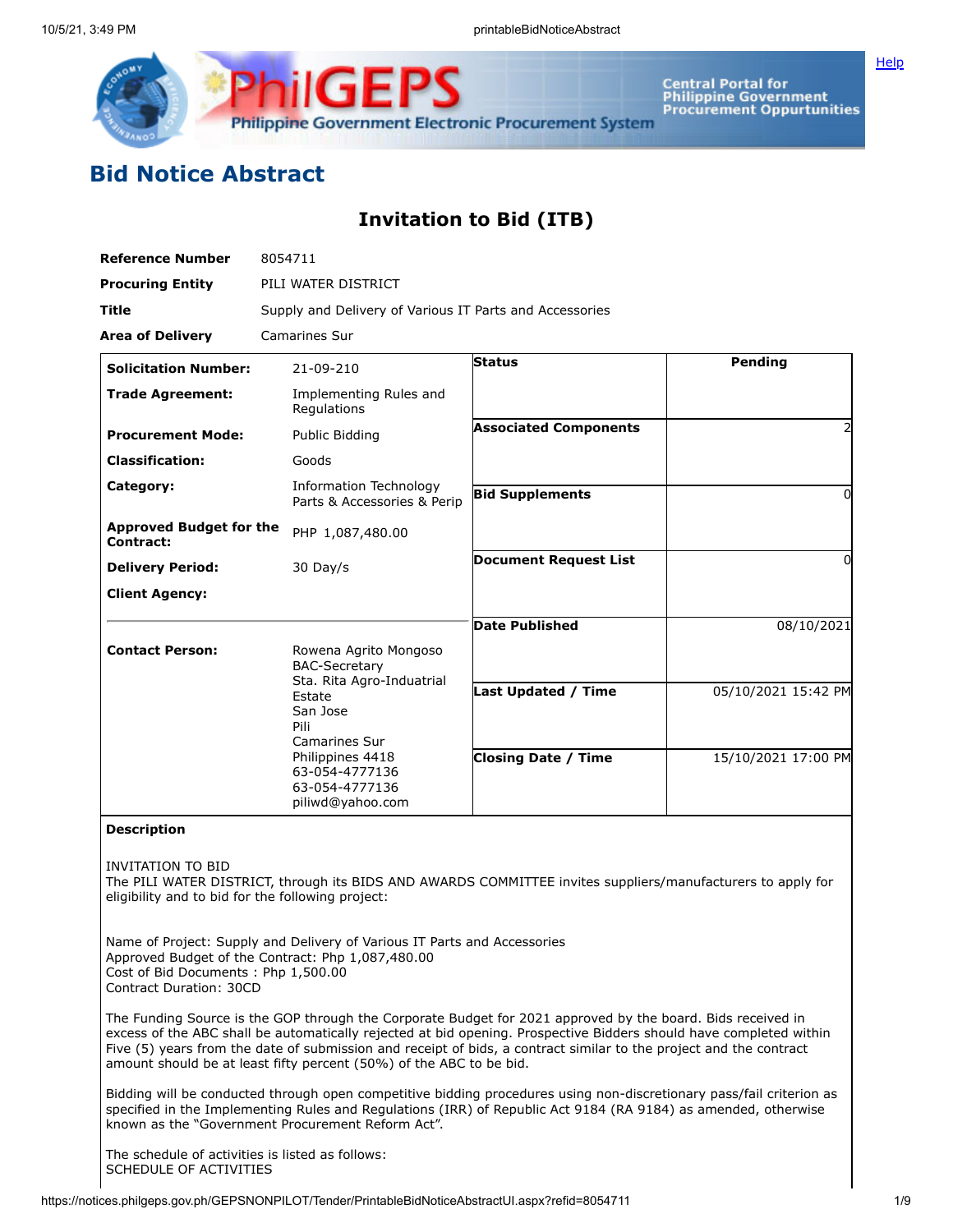Issuance and Availability of Bidding Documents October 8, 2021 – October 27, 2021 (8:00 AM-5:00 PM, Monday-Friday) Pre-bid Conference October 14, 2021 (2:00 PM) Zoom Meeting Details: Meeting ID: 330 719 2745 Passcode: bac2021 Zoom Meeting URL: https://us02web.zoom.us/j/3307192745?pwd=ZDJNUGhHRFlYaWh2LzMrRHA0ZjJuUT09 Opening of Bids October 27, 2021 (2:00 PM) Zoom Meeting Details: Meeting ID: 330 719 2745 Passcode: bac2021 Zoom Meeting URL: https://us02web.zoom.us/j/3307192745?pwd=ZDJNUGhHRFlYaWh2LzMrRHA0ZjJuUT09 Bidding Documents may be acquired by interested Bidders from Pili Water District office upon payment of a nonrefundable amount stated above and can be viewed and downloaded at www.piliwaterdistrict.gov.ph Bidding is restricted to eligible bidders as described in ITB 5.1. Bids must be delivered on or before the above stated scheduled dates at Pili Water District office. All bids must be accompanied by a bid security in any of the acceptable forms and in the amount stated in ITB Clause 18.1. The PILI WATER DISTRICT reserves the right to accept or reject any bid, to annul the bidding process, and to reject all bids at any time prior to contract award, without thereby incurring any liability to the affected bidder or bidders. For further information, please contact: (Sgd.) ROWENA A. MONGOSO BAC Secretary 09190664598 Section VI. SCHEDULE OF REQUIREMENTS Stock/ Property No. Item Description Quantity Unit TELLER 1 Monitor 3 Units - Panel Size: 18.5" Inch - LCD Panel Type: TFT-LCD - Signal Input: VGA (Analog), HDMI - Backlight Type: W-LED System - Aspect Ratio: 16:9 - Optimum Resolution 1366 x 760 @ 60 Hz 2 Portable Monitor (Touch Screen) 1 Unit - Display Size: 16" Inch - Viewable Area: 15.6" Inch - Panel Type: IPS Technology - Resolution: 1920 x 1080 - Resolution Type: FHD - Touch Screen: Projected Capacitive, 10-point Multi-touch - USB 3.1 Type C: 2 - Mini HDMI: 1 - 3.5mm Audio Out: 1 3 Monitor (Touch Screen) 1 Unit - Display Size: atleast 21.5" Inch - Resolution: 1920 x 1080 - Panel Type: IPS Technology - Input/Output: HDMI, VGA - Low Blue Light, Flicker-free Technology - Frameless - Wide Viewing Angle 1 SET OF CPU for AGSD 4 Processor 1 pc - CPU Cores: 4 - CPU Threads: 4 - Clock Speed: 3.6 - 4.0Ghz - L3 Cache: 4MB - CPU Socket: AM4 - With Built-in Graphics - With CPU Cooloer 5 Motherboard 1 pc - Ryzen 3rd Gen ready

- Chipset: B450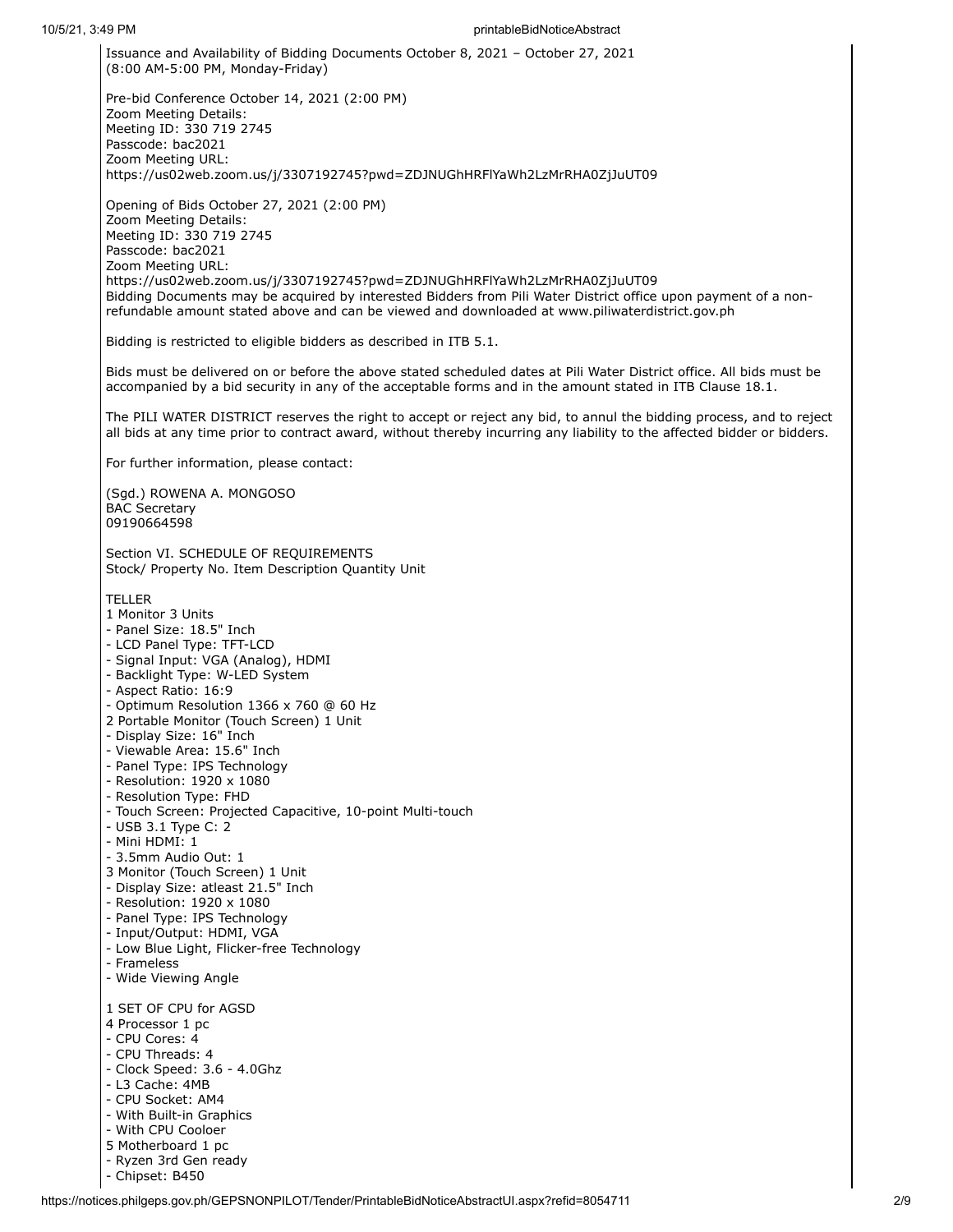- With Integrated graphics - Form Factor: mATX - With M.2 Support - Output: VGA, DVI, HDMI - DIMM Slots: 4 - Dual Channel Memory Achitecture 6 RAM 1 p c - Form Factor: UDIMM - XMP Ready - Plu g n Pla y - Speeds: 2666 - 3733 Mhz - Capacity: 8GB 7 Power Supply 1 pc - Efficiency: 80+ Bronze - AT X 1 2 V - Total Output: 550W - Dimensions: 15 x 15 x 8.6 - AC Input Range: 100 - 240 VAC 8 M.2 NVME 1 pc - Capacity 500GB - Internal - Form Factor: M.2 (2280) - Interface: PCIe 3.0 9 Computer Case 1 pc - Material: Tempered Glass Steel Plate - C olo r: Bla c k - Motherboard Compatible: ATX/mATX/ITX - I/O Panel: USB 1.1 + USB 3.0 + HD Audio 10 Keyboard And Mouse 1 pc - Keyboard Interface: USB - Type: Wired - Mouse Interface: USB 1 SET OF PC FOR PGSD Desktop (Tower Only) 11 Processor 1 pc - CPU Cores: 4 - CPU Threads: 4 - Clock Speed: 3.6 - 4.0Ghz - L3 Cache: 4MB - CPU Socket: AM4 - With Built-in Graphics - With CPU Cooloer 12 Motherboard 1 pc - Ryzen 3rd Gen ready - Chipset: B450 - With Integrated graphics - Form Factor: mATX - With M.2 Support - Output: VGA, DVI, HDMI - DIMM Slots: 4 - Dual Channel Memory Achitecture 13 RAM 2 pcs - Form Factor: UDIMM - XMP Ready - Plu g n Pla y - Speeds: 2666 - 3733 Mhz - Capacity: 8GB 14 Power Supply 1 pc - Efficiency: 80+ Bronze - AT X 1 2 V - Total Output: 550W - Dimensions: 15 x 15 x 8.6 - AC Input Range: 100 - 240 VAC 15 M.2 NVME 1 pc - Capacity 500GB - Internal - Form Factor: M.2 (2280) - Interface: PCIe 3.0 16 Computer Case 1 pc - Material: Tempered Glass Steel Plate - C olo r: Bla c k - Motherboard Compatible: ATX/mATX/ITX

- I/O Panel: USB 1.1 + USB 3.0 + HD Audio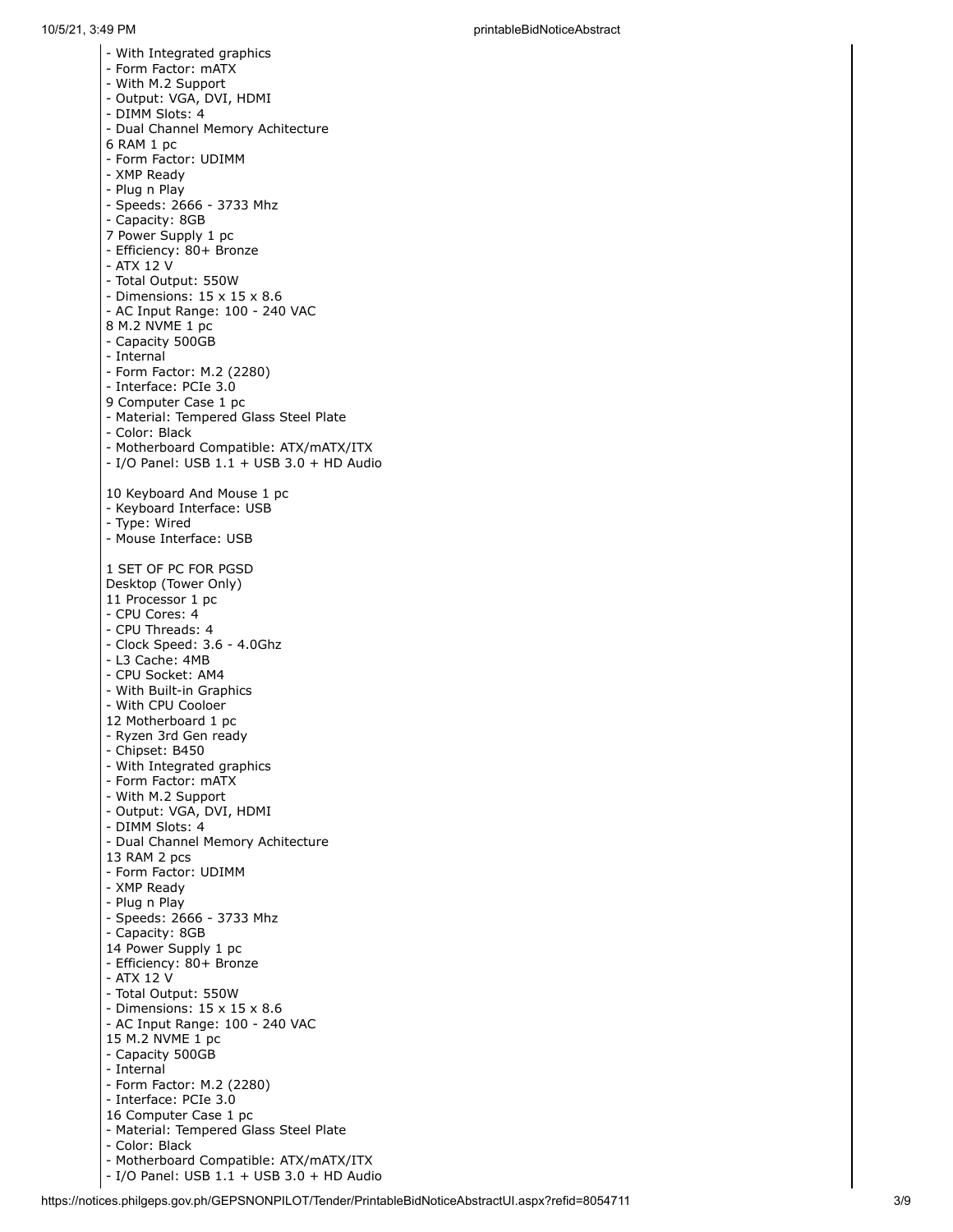1 SET OF CPU FOR PMIS 17 Processor 1 pc - CPU Cores: 8 - Threads: 16 - Clock Speed: 3.6 - 4.4 Ghz - L3 Cache: 32MB - With CPU Cooler - CPU Socket: AM4 18 Motherboard 1 pc - Supports 3rd Gen Ryzen - Chipset: B550 - Form Factor: ATX - DIMM Slots: 4 - Max Ram Capacity: 128GB - RAM Speed: 2666 - 4600Mhz - S ATA3: 6 - M.2 Socket: 2 - Graphics Output: HDMI, Display Port 19 RAM 2 pcs - M o d el: H X 4 3 2 C 1 6 F B 3 / 8 - Capacity: 8GB - D D R 4 - Speed: 3200Mhz - 2 8 8 - Pin 20 Graphics Card 1 pc - Memory: 6GB - Memory Interface: 192bit - DRAM Type: GDDR5 - Clock Speed: 1530 - 1785 Mhz - CUDA Cores: 1408 - Output: HDMI, DVI-D, DP1 - Graphics Card Power: 120W 21 Power Supply 1 pc - 80+ Gold Certified - Fully Modular - 650 Watts - Tight Voltage Regulation - S2FC - Smart and Silent Fan Control 22 M.2 NVME 1 pc - Form Factor: M.2 2280 - Interface: PCI-Express 4.0 x 4, NVM E 1.3 - Capacity: 1TB - External DDR Cache: DDR4 1GB - Write Speed: Up to 4400 Mbs - Read Speed: Up to 5600 Mbs 23 Computer Case 1 pc - I/O Ports: USB 3.2, USB 2.0, Audio, Mic - Expansion Slots: 7 - Power Supply: Standard ATX - Form Factor: Mid-Tower - Mobo Supports: ATX, mATX, Mini-ITX 1 SET OF CPU FOR PMIS 24 Processor 1 pc - CPU Cores: 8 - Threads: 16 - Clock Speed: 3.6 - 4.4 Ghz - L3 Cache: 32MB - With CPU Cooler - CPU Socket: AM4 25 Motherboard 1 pc - Supports 3rd Gen Ryzen - Chipset: B550 - Form Factor: ATX - DIMM Slots: 4 - Max Ram Capacity: 128GB - RAM Speed: 2666 - 4600Mhz - S ATA3: 6 - M.2 Socket: 2 - Graphics Output: HDMI, Display Port 26 RAM 2 pcs - M o d el: H X 4 3 2 C 1 6 F B 3 / 8 - Capacity: 8GB - D D R 4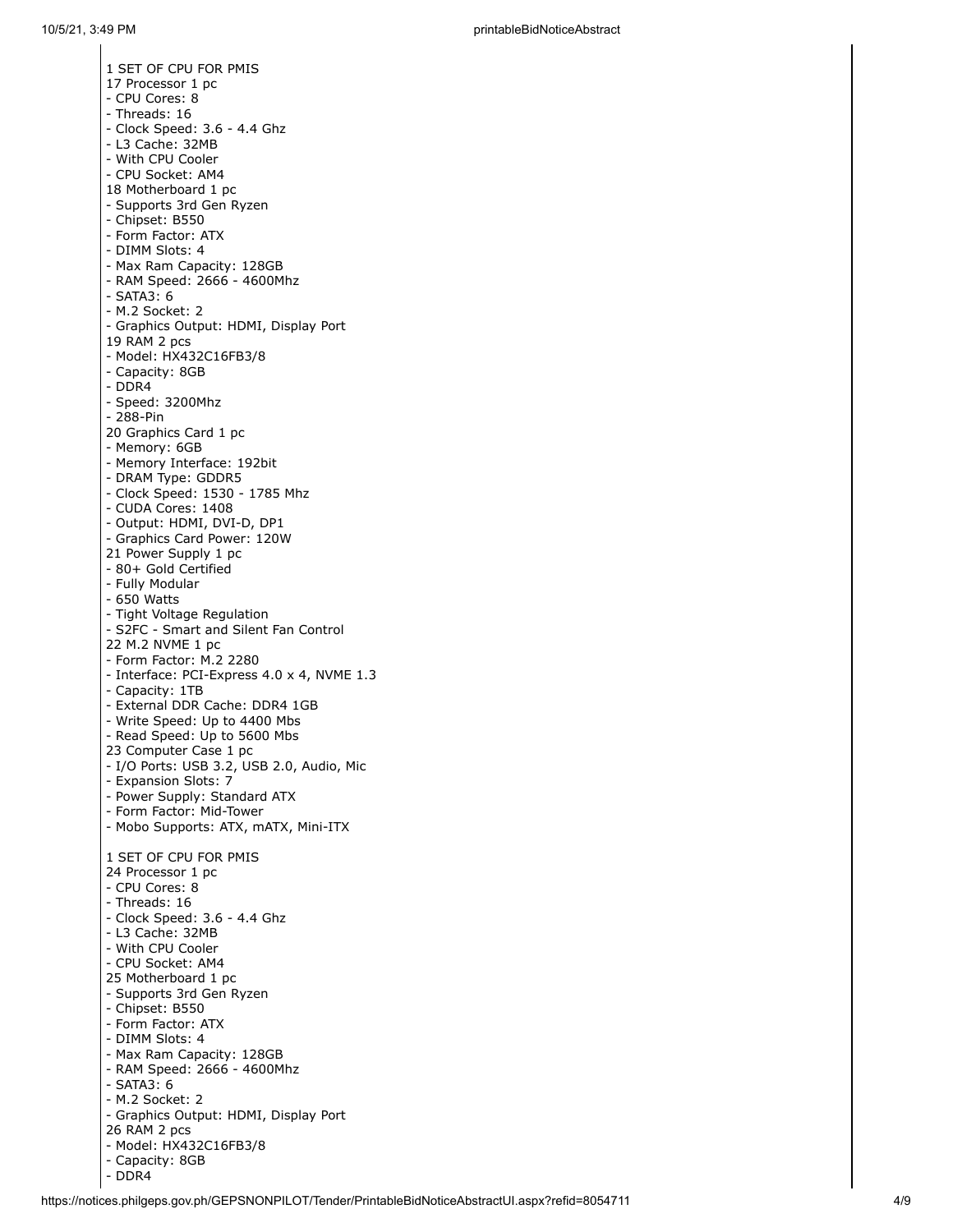- Speed: 3200Mhz - 2 8 8 - Pin 27 Graphics Card 1 pc - Memory: 6GB - Memory Interface: 192bit - DRAM Type: GDDR5 - Clock Speed: 1530 - 1785 Mhz - CUDA Cores: 1408 - Output: HDMI, DVI-D, DP1 - Graphics Card Power: 120W 28 Power Supply 1 pc - 80+ Gold Certified - Fully Modular - 650 Watts - Tight Voltage Regulation - S2FC - Smart and Silent Fan Control 29 M.2 NVME 1 pc - Form Factor: M.2 2280 - Interface: PCI-Express 4.0 x 4, NVM E 1.3 - Capacity: 1TB - External DDR Cache: DDR4 1GB - Write Speed: Up to 5000 Mbs - Read Speed: Up to 7000 Mbs 30 Computer Case 1 pc - I/O Ports: USB 3.2, USB 2.0, Audio, Mic - Expansion Slots: 7 - Lig h tin g: AR G B - Power Supply: Standard ATX - Form Factor: Mid-Tower - Mobo Supports: ATX, mATX, Mini-ITX Two(2) Identical CPU 31 Processor 2 pcs - Core: 12 - Threads: 12 - Cloak Speed: 3.8 - 4.6 Ghz - L3 Cache: 64 MB - L2 Cache: 6MB - CPU Socket: AM4 32 CPU Cooler 2 pcs - Socket Compatible: AM4 - 6 heatpipe cpu cooler - With Backplate - C olo r: Bla c k - Max Rotational Speed: 1500 RPM 33 Motherboard 2 pcs - Compatible with 3rd Gen Ryzen - DIMM Slots: 4 - RAM Speed: Up to 4400 - Chipset: X570 - M.2 Connector: 2 - Form Factor: ATX - USB 3.2: 5 - USB 2.0: 4 - R J 4 5: 2 34 Graphics Card 2 pcs - Core Clock: 1290 Mhz - 1544 Mhz - CUDA Cores: 384 - Si z e: 2 G B - Memory Bus: 64 Bit - PCB Form: ATX - O p e n G L: 4.5 35 Memory Kit 64GB RAM ( 2 x 32GB) 2 pcs Memory Type: DDR4 - Speed: 3600Mhz Memory Pin 288 36 M.2 1TB NVMe SSD 3 pcs - Form Factor: M.2 2280 - Interface: PCI-Express 4.0 x 4, NVME 1.3 - Capacity: 1TB - V-NAND Flash Technology - Write Speed: Up to 5000 Mbs - Read Speed: Up to 7000 Mbs 37 Power Supply 2 pcs - 80+ Gold Certified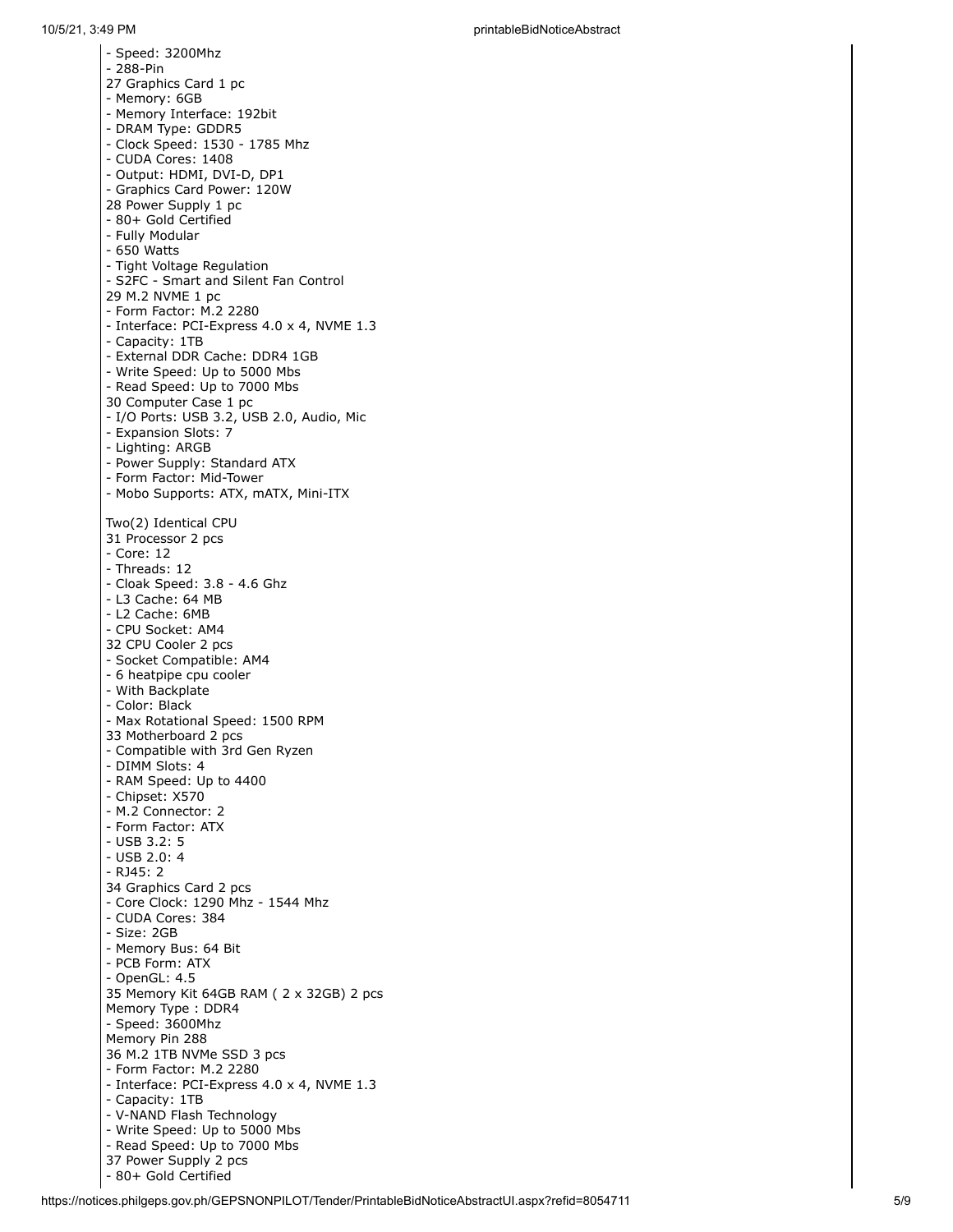- Fully Modular - 650 Watts - Tight Voltage Regulation - S2FC - Smart and Silent Fan Control 38 Computer Case 2 pcs - Form Factor: Mid-Tower - Case Expansion Slots: 4 - I/O Ports: USB 2.0, USB 3.2 - Support MB Form Factor: ATX/M-ATX/Mini-ITX 3 9 U PS 2 U nit - 2 3 0V - Universal Sockets - 1600VA - Recharge Time: 8 Hours - AVR 1 SET OF CPU for CSD 40 Processor 1 pc - C o r e #: 4 - Thread #: 8 - Clock Speed: 3.7 Ghz - 4.2 Ghz - Package: AM4 - With Thermal Cooler - With Built in Graphics 41 Motherboard 1 pc - Chipset: AMD B450 - DIMM Slots: 4 - Form Factor: mATX - RAM Support: 2133 mhz - 4400 mhz - Dual Channel Memory Architecture - Supports Multi-VGA Output 4 2 RAM 1 p c - Memory Type: DDR4 - Capacity: 16GB (8GB x 2) - Memory Channel Kit: Dual Channel Kit - Tested Speed: 3600Mhz - Tested Latency: 18-22-22-42 - Tested Voltage: 1.35V 4 3 M.2 NVM E 1 p c - Capacity 500GB - Internal - Form Factor: M.2 (2280) - PCIe® Gen 4.0 x 4, NVMe® 1.3c - Read/Write Speeds: atleast 6,900/5,000 MB/s 44 Solid State Drive 1 pc - Capacity: 500GB - Interface: SATA - Dimensions (L x W x H): 3.95" x 2.75" x 0.28" - Read Performance: 560MB/s - Write Performance: 530MB/s 45 Hard Disk 1 pc - Capacity: 1TB - Interface: SATA - Form Factor: 3.5" Inch - Cache Size: 64 MB - Disk Speed (RPM): 7200 RPM 46 Computer Case 1 pc - Material: Tempered Glass Steel Plate - Chassis Structure: Micro ATX / ATX - Mobo Compatible: ATX / M-ATX / ITX - C olo r: Bla c k - I/O Panels: USB 1.1\*2 - USB 3.0\*1 - HD Audio 47 Graphics Card 1 pc - PCI Express: 3.0 - Video Memory: 4GB GDDR6 - Engine Clock: 1410 Mhz - 1680 Mhz - CUDA Core: 896 - Memory Speed: 12 Gbps - Memory Interface: 128-Bit - Interface: DVI-D, HDMI, Display Port 48 Monitor 2 pcs - Screen Size: 23" - Resolution(Max): 1920x1080 - Panel Type: IPS - Output D-sub, DVI, HDMI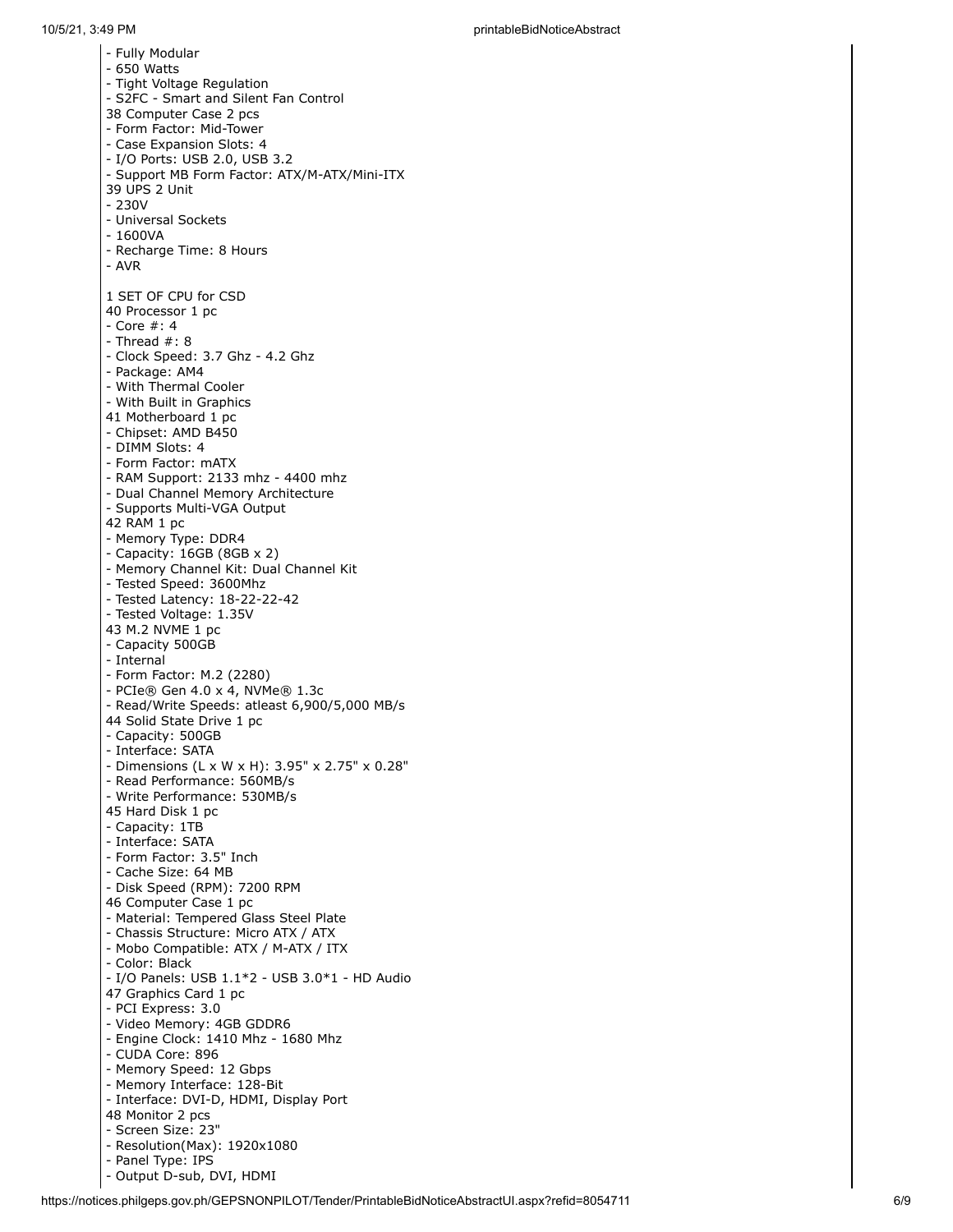- Voltage Rating: 100 - 240V - Slim Bezel Design - Flicker-free Backlight OTHER IT EQUIPMENT & SUPPLIES MIS 49 Laptop 1 Unit Processor - Lithography: 14nm - Cores: 6 - Threads: 12 - Frequency: 2.60 - 5.00 Ghz - With Integrated graphics Graphics Card - GB4D-128 - 128 Bit - GDDR6 - 4GB RAM - Capacity: 16GB - DDR4 Storage - Capacity: 1TB M.2 NVME Color: Pine Grey I/O Ports: HDMI, 3.5 mm Audio Jack, USB 3.2, Thunderbold 3 Webcam: HD camaera with IR Function OGM Laptop 1 Unit Processor - Cores: 4 - Threads: 8 - Frequency: Up to 4.20 Ghz - With Integrated graphics RAM - 16GB - LPDDR4X Storage - 512GB - M.2 NVME Display - 13.3 Inch - IPS-level - Anti Glare Display - LED Backlit I/O Ports - 1 x USB 3.2 Gen 1 Type A - 2 x Thunderbolt - 1 x HDMI 2.0 - Micro SD card reader Weight - 1.11 kg EOD 50 Laptop 1 Unit - Display: 13.3" Inch with Retina Display - Processor: M1 - RAM: 16GB Unified SSD - Storage: 256 SSD - Magic Keyboard - Touch Bar and Touch ID - Force Touch trackpad - Thunderbolt: 2 - Color: Space Grey 51 Laptop 1 Unit Processor - Frequency: 2.3 - 4.0 Ghz - Cores: 6 - Threads: 6 - With Radeon Graphics RAM - Capacity: atleast 16GB - DDR4-3200 Storage - Capacity: 1TB - M.2 NVME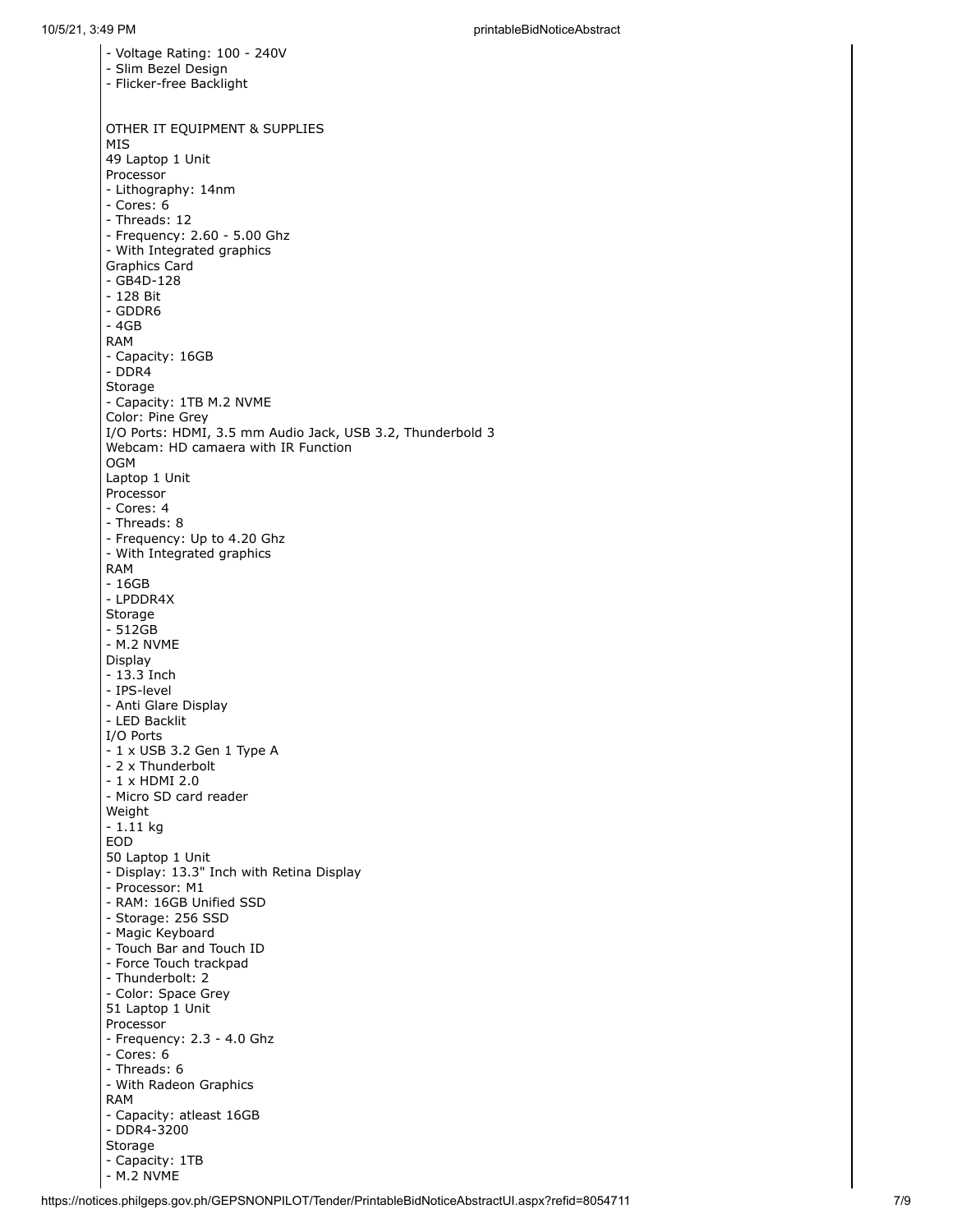Dis pla y - atleas 13" to 15.6" inch - Resolution: 1920, 1080 - I PS - Rugged design - Micro Edge 52 2 in 1 Laptop 1 Unit Processor - Cores: 4 - T h r e a d s: 8 - Frequency: 1.60 - 3.90 Ghz **Graphics** - atleast 2GB - G D D R 5 VRAM RAM - atleast 8 to 16GB - 2133 Mhz - LPDDR3 Dis pla y - atlest 13" to 14" inch LED - Resolution: 1920, 1080 - 16:9 Anti-Glare Display - 2.9mm Thin Side Bezel Storage - Capacity a tleast 500GB to 1TB - P C I E NVM E SSD Interfaces - USB 3.1: 1 - USB 2.0: 1 - H D M I: 1 - MicroSD Reader: 1 53 Network Attached Storage (NAS) 1 Unit - 2 B a y - Diskless System  $-2 \times 10/100/1000$ M - 2 x USB 3.0 - Intel Celeron J4125 4-core - Usage Backup & Stream media through personal cloud 54 Network Attached Storage - Harddisk 2 pcs - Capacity: 4TB - 256MB Cache - Internal Hard Drive - up to 128MB of cache memory - Silv e r 5 5 RAM 3 p c s - Capacity: 16 GB (2 x 8GB) - 1600Mhz - D D R 3 - DIMM PC3-12800 - C olo r: R e d 5 6 RAM 2 p c s - Capacity: 16 GB (2 x 8GB) - D D R 4 - 3 6 0 0 M h z - C olo r: Bla c k 57 SATA SSD 4 pcs - Capacity: 500GB - Interface: SATA - Dimensions (L x W x H): 3.95" x 2.75" x 0.28" - Read: 560 MB/s - W rit e: 5 3 0 M B / s 58 M.2 NVME 2 pcs - Capacity 500GB - Internal - Form Factor: M.2 (2280) - PCIe® Gen 4.0 x 4, NVMe® 1.3c - Read/Write Speeds: atleast 6,900/5,000 MB/s 59 UPS 12 pcs - L C D Dis pla y - Microprocessor-based digital control - 1000VA / 600W - Wide input voltage range - Auto Sensing frequency - Auto restart when mains power is restored - Automatic charging in OFF mode